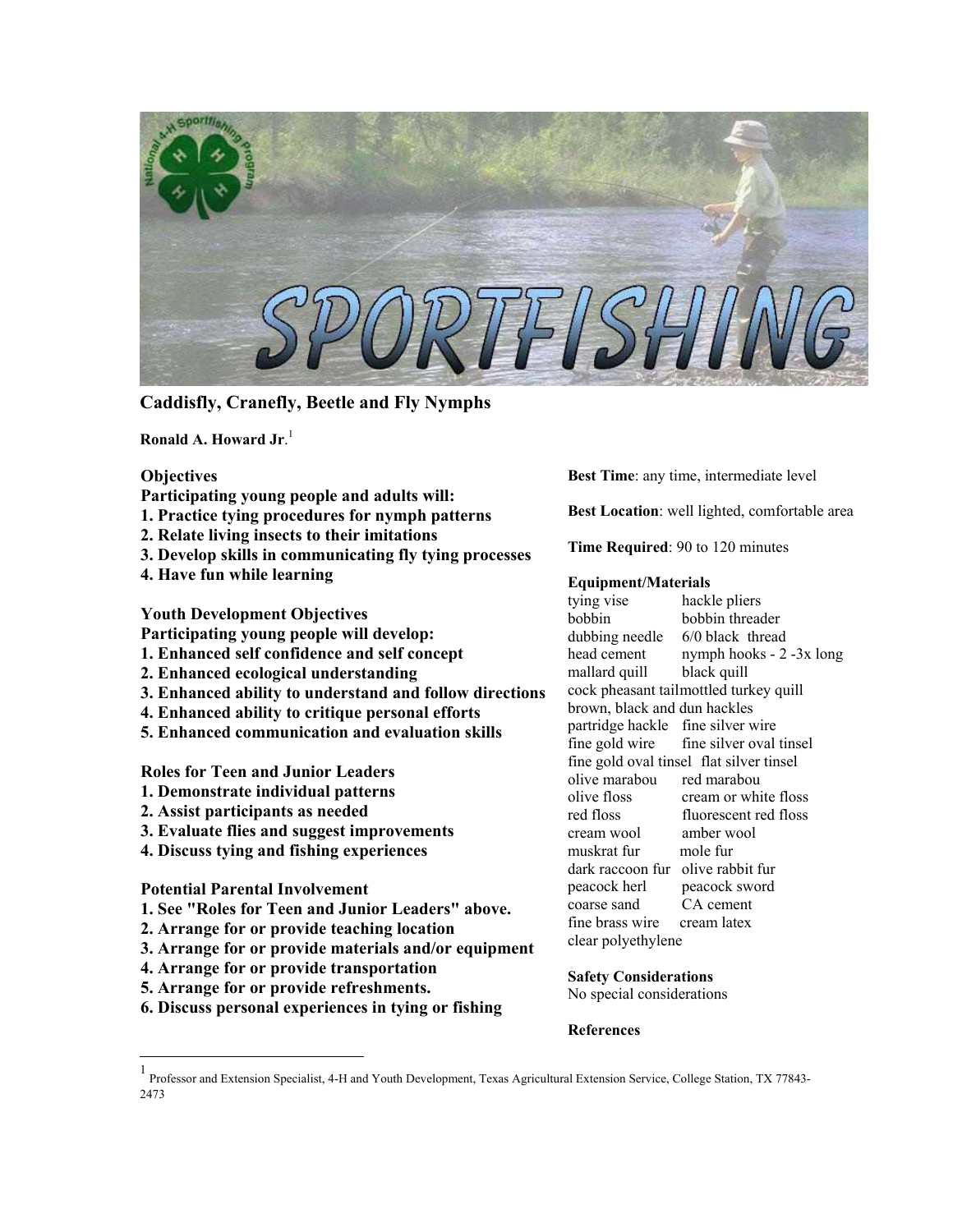See references in introduction

### **Evaluation Activities/Suggestions**

- 1. Observe development of tying skills
- 2. Observe youth and adult interactions
- 3. Observe improvements in tying skill
- 4. Observe ability to critique patterns
- 5. Observe attention to detail and pattern

### **Application**

**NOTE** the additional types of aquatic larva and pupae that can be imitated using the nymphs tied in this section. One of the most important features will be getting the proportions of the different species down.

Briefly **DISCUSS** the various types of materials that will be used in the nymphs in this lesson.

Briefly **REVIEW** some of the species here that may be present in your area, **REFERRING** to the aquatic biology section of the program and **CHALLENGING** the young people to reflect on the ones that they have observed.

**PASS OUT** and **EXPLAIN** the use of the materials being used in the R. B. (Ray Bergman) Caddis.

**DEMONSTRATE** this pattern, explaining each step in its construction.

Keep the peacock sword fibers short, as a clump.

**NOTE** that peacock herl produces a more reflective and iridescent pattern that is quite attractive to fish.

 **EMPHASIZE** that the legs are short and inconspicuous, so the leg hackles should be short and sparse.

# **Lesson Outline**

## **Presentation**

I. Scope of this lesson

## A. Additional groups of aquatic insects

- 1. Caddisflies
- 2. Craneflies
- 3. Aquatic beetle larvae
- 4. Midges, mosquitoes, blackflies
- B. Techniques
	- 1. Fur bodied, ribbed patterns
	- 2. Coarse sand cased caddis
	- 3. Latex bodied nymphs
	- 4. Quill bodied larvae
	- 5. Marabou larvae

## II. Tying caddisfly larvae and pupae

- A. Caddisfly larvae types
	- 1. Case bearing caddisfly
		- a. Stone cases
		- b. Detritus cases
			- 1) Stick-cased caddisflies
			- 2) Plant-piece-cased caddisflies
	- 2. Free-living caddisfly larvae
- B. R. B. caddis
	- 1. Developed by Ray Bergman
	- 2. Pattern
		- a. Hook: wet fly size 10 to 16
		- b. Thread: 6/0 black
		- c. Tail: peacock sword, short
		- d. Body: cream or white chenille e. Thorax: black chenille OR
		- peacock herl
		- f. Legs: short, black hackle
		- g. Head: tying thread, lacquered
	- 3. Tying procedure
		- a. Bind in tips of two peacock sword fibers at tail
		- b. Attach cream chenille
		- c. Carry thread forward to thorax
		- d. Wind chenille body and bind off
		- e. Bind in chenille or peacock herl
		- f. Bind in hackle for legs
		- g. Wind thorax and bind off materials
		- h. Wind legs, bind off and trim
		- I. Clip legs from top and upper sides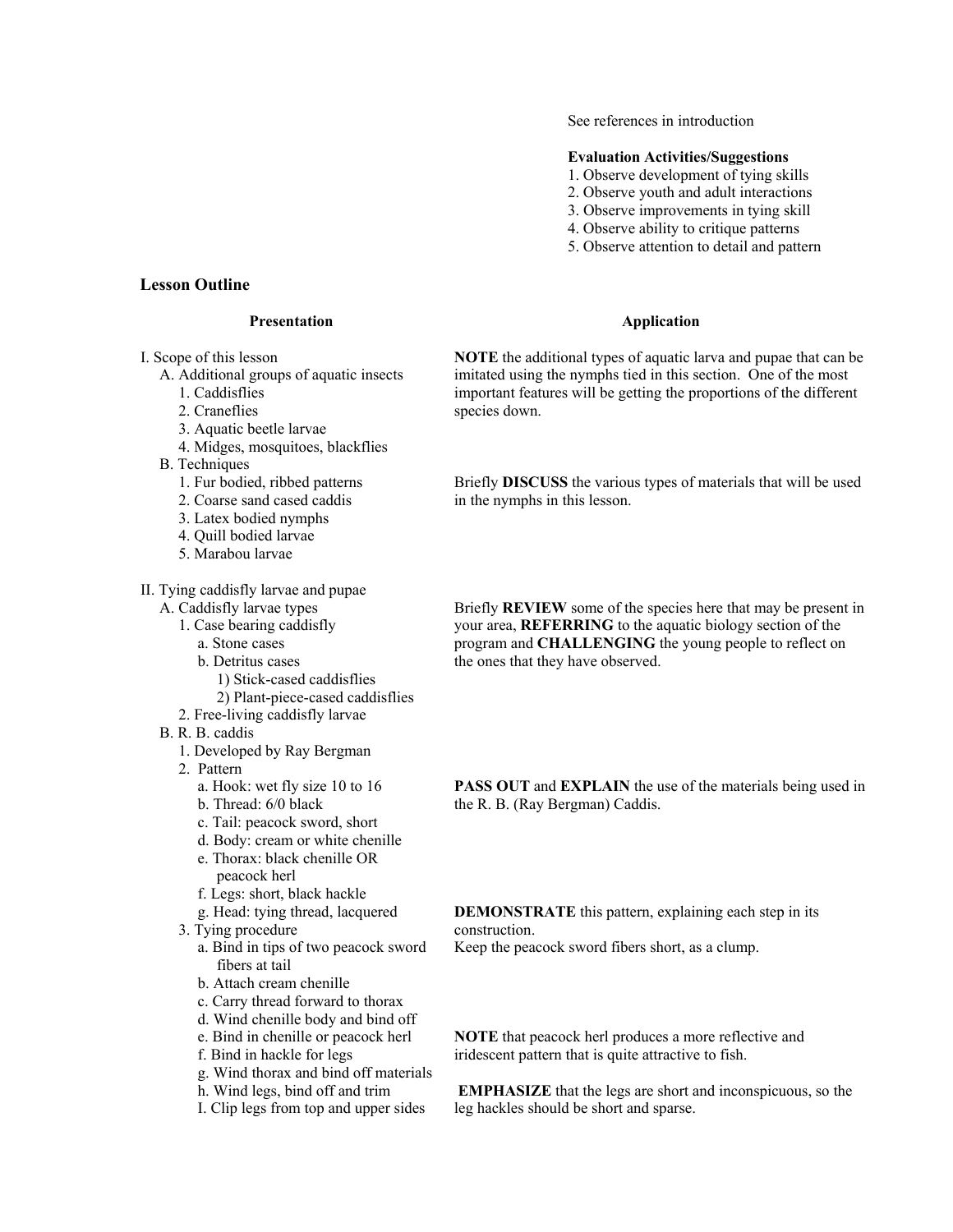- j. Wind head, whip finish and lacquer
- C. Trueblood caddis
- 1. Developed by Ted Trueblood

2. Pattern

- a. Hook: wet fly #10 to 16
- b. Thread: 6/0
- c. Tail: peacock herl short stubs
- d. Rib: fine gold oval tinsel
- e. Back: peacock herl
- f. Body: medium olive floss
- g. Hackle: very sparse, soft brown
- h. Head: tying thread, lacquered
- 3. Tying procedure
	- a. Bind in peacock herl as a tail 1) Select heavy herl
		- 2) Trim tail short (1/4 to 1/3 inch)
	- b. Bind in ribbing tinsel
	- c. Bind in back material
		- 1) 2-4 heavy peacock herl pieces 2) Let hang over tail for now
	- d. Apply medium olive floss body 1) Bind in at base of tail
		- 2) Wind double tapered body
		- 3) Bind in at head
		- 4) Trim excess floss closely
	- e. Pull back forward and bind down
	- f. Apply ribbing material
		- 1) Bind back in place
		- 2) Tie off at head
		- 3) Trim closely
- g. Wind head, whip finish and lacquer
- D. Cased caddisfly larva
	- 1. Pattern
		- a. Hook: 2x long #12 14
		- b. Thread: 6/0 black
		- c. Underbody: fine chenille or yarn 1) Cream or olive
			- 2) Rear : saturated with cement
		- d. Overbody: coarse sand
		- e. Thorax: black chenille OR peacock herl
		- f. Legs: short black or brown hackle 1) Trimmed on top and upper sides 2) Sparse application
		- g. Head: tying thread, lacquered
	- 2. Tying procedures
		- a. Apply chenille body
			- 1) Attach at rear of shank
			- 2) Wind to shoulder
			- 3) Bind off and trim
		- b. Bind in hackle
		- c. Apply thorax
			- 1) Bind in chenille or herl
			- 2) Wind to rear of eye
			- 3) Bind in and trim materials
		- d. Wind 3 turns of hackle

**MAKE** the head fairly robust.

**PASS OUT** the materials for a Trueblood caddis, noting that this pattern also simulates one of the non-case bearing species.

**DEMONSTRATE** the Trueblood caddis, leaving the finished fly in the vise as a pattern for the participants to use as a model for their own efforts.

**USE** heavily fibered peacock herl strands and **TRIM** them quite short after binding them in.

**REINFORCE** the order in which the materials are bound in as opposed to that in which the are applied.

**NOTE** that the floss body can be tied in at the front of the body and double wound to get a more robust body if desired.

**PULL** the peacock herl for the back forward, **HOLDING** it tightly in place as it is tied down at the head and as the ribbing tinsel is wound to secure it from tail to head.

**FORM** a robust head of smoothly tapered tying thread, **WHIP FINISH** it and **APPLY** a drop or two of head cement or lacquer to finish the fly.

**NOTE** that this pattern makes use of sand or very fine gravel bits both as a part of the imitation and as weight to get the fly deeper.

**PASS OUT** the needed materials as you **DISCUSS** the tying process.

**KEEP** the sand or gravel bits and glue in a single area, so it can be better controlled and to minimize mess.

**DEMONSTRATE** the pattern while discussing the process of tying it.

**NOTE** that yarn can be substituted if desired for a similar effect.

**KEEP** the hackle sparse and short to just suggest legs. **MAKE** the thorax a narrow band of chenille or herl, not the longer thorax associated with the earlier nymphs.

**TRIM** the hackles after they are applied to suggest short, robust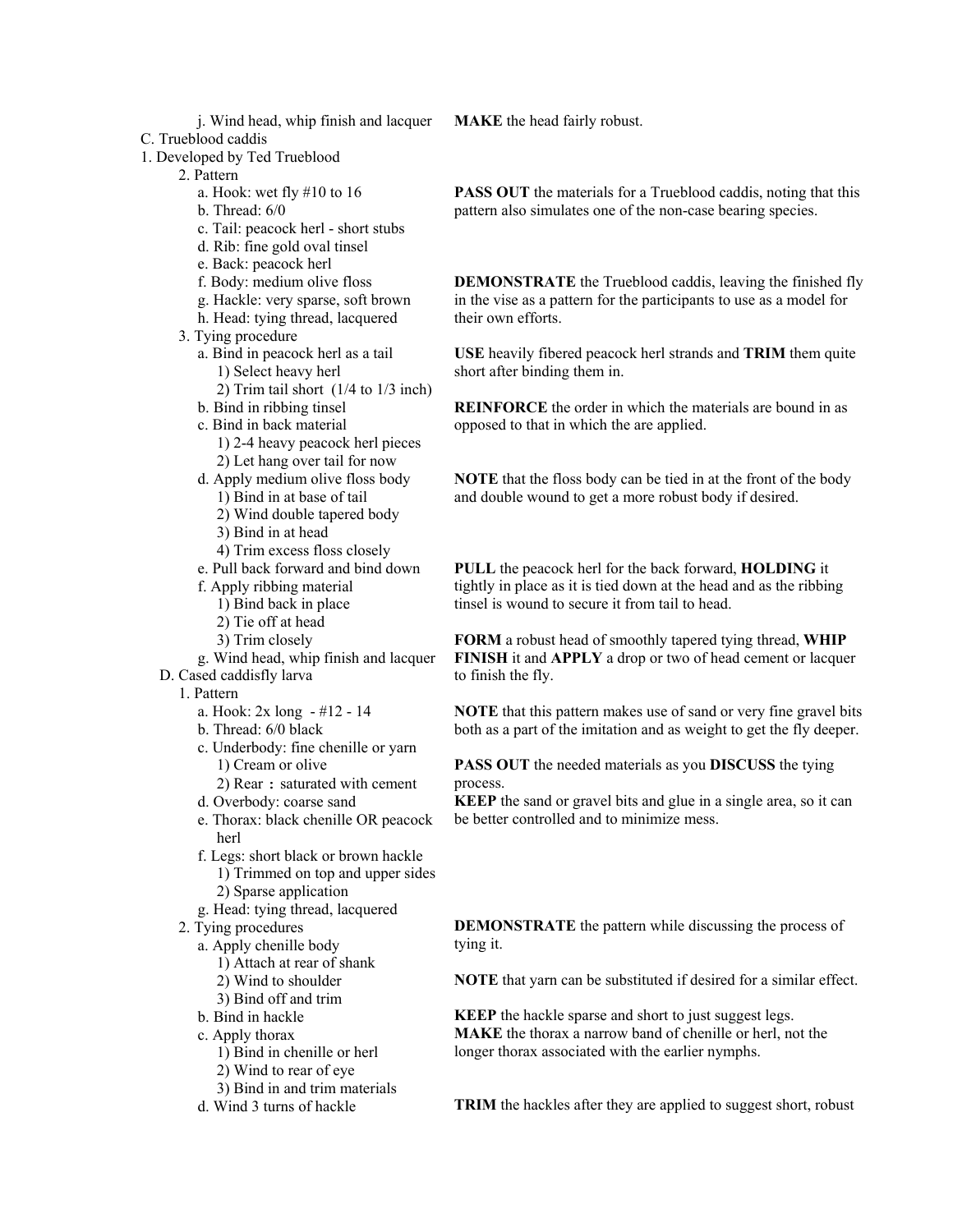- e. Bind down and trim hackle tip
- f. Trim hackle fibers
	- 1) Trim close to thorax material
	- 2) Trim upper sides and top
- g. Wind head, whip finish and lacquer h. Apply rubber or CA cement to body 1) Saturate with good cement
	- 2) Leave narrow ring of body dry
- I. Roll glued body in coarse sand
- j. Let dry, tap to remove loose sand
- k. Repeat if necessary
- E. Caddisfly pupa
	- 1. Two major types of patterns
		- a. Soft hackle patterns
		- b. Duck quill winged pupae
	- 2. Partridge and gray caddisfly pupa a. Pattern
		- 1) Hook: sproat wet fly #10-18
		- 2) Thread: 6/0 black
		- 3) Body: muskrat dubbing
		- 4) Rib: fine silver oval tinsel
		- 5) Hackle: partridge body hackle
		- 6) Head: tying thread, lacquered
		- b. Tying procedure
			- 1) Attach thread on bend of hook
			- 2) Bind in ribbing tinsel
			- 3) Apply dubbed muskrat body a) Roughly dubbed body best b) From bend to behind head
			- 4) Apply ribbing tinsel and trim
			- 5) Bind in partridge hackle
			- 6) Wind 1-2 turns of hackle
			- 7) Bind off and trim at head
			- 8) Apply ring of dubbing in front of hackles
			- 9) Wind head, whip finish , lacquer
		- c. Variations
			- 1) Olive body
			- 2) Tan body
			- 3) Brown body
			- 4) Blackish body
	- 3. Olive caddisfly pupa

a. Pattern

- 1) Hook: sproat or caddis #10-18
- 2) Thread: 6/0 olive, brown, black
- 3) Body: olive fur dubbing
- 4) Rib: fine gold wire or oval tinsel
- 5) Thorax: olive fur dubbing
- 6) Hackle: brown partridge
- 7) Wings: short duck wing slips
- 8) Head: brown dubbing
- b. Tying procedure
	- 1) Attach thread on bend

legs on the larva.

**WIND** and **WHIP FINISH** the head in the conventional fashion, allowing the fly to dry after being lacquered before the next step.

**NOTE** that either a good rubber cement (e.g. Barge or Pliobond) or a cyanoacrylate ("super") glue (e.g. Zap-a-Gap) can be used in the next step.

**ROLL** the glued portion of the fly in the coarse sand or tiny bits of gravel to bind an even layer to the fly. **TAP** it gently on a surface to remove any excess material once the glue has dried. **CAUTION** participants that the weight of the sand can make the fly difficult to cast effectively.

**SHOW** examples of soft hackle and duck quill caddisfly pupae.

**PASS OUT** the materials for the partridge and gray caddisfly pupa pattern as you **DISCUSS** the use of the materials in the pattern. A **sproat** pattern or **caddis pupa** hook is advised in size 10 or 12 to ease the first experience.

**NOTE** that the pupa is curved, so beginning the tie in the middle of the bend is suggested for better appearance.

**REINFORCE** the notion that a somewhat roughly dubbed body is preferred for these patterns.

**NOTE** that this type of caddisfly pattern foregoes the wing cases and simply suggests the long legs and antennae of an emerging caddisfly pupa.

ADD a small ball of dubbing to suggest the Ahairy@ head of a caddisfly emerging.

**NOTE** that this pattern can be tied in many sizes down to about size 22 and in a range of colors including gray, olive, tan, brown, and a sooty, nearly black, gray to cover the more common species.

**NOTE** that the major difference between the preceding pattern and this one is the presence of pupal wing cases. **STRESS** that these wings extend under the thorax back toward the curved abdomen and are both short and gray in nearly all species.

**PASS OUT** these materials as they are discussed.

**START** the demonstration fly in similar fashion to the previous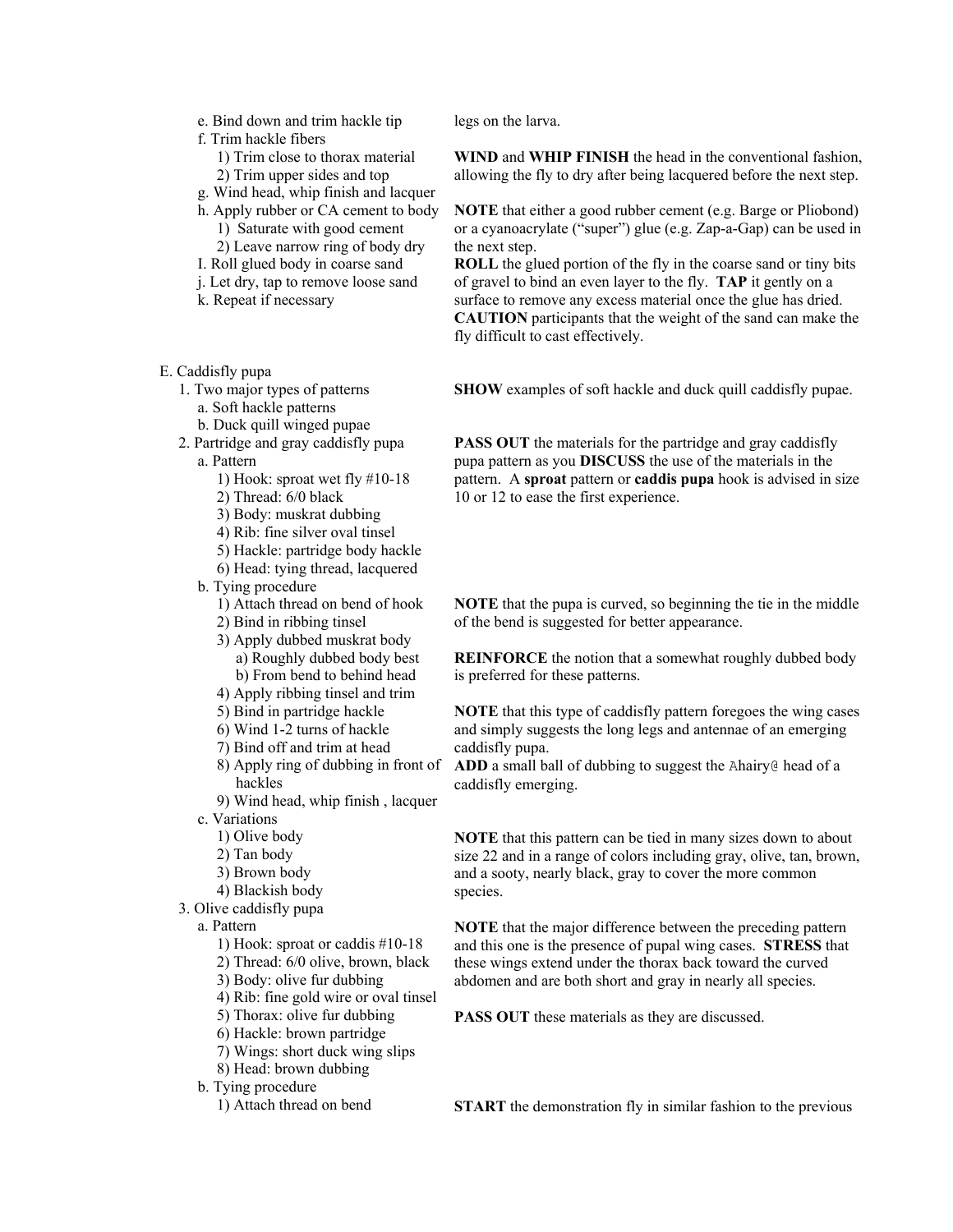- 2) Attach ribbing material
- 3) Dub olive fur on thread
- 4) Wind dubbing body to thorax
- 5) Apply ribbing and trim excess
- 6) Wind roughly dubbed thorax
- 7) Attach and wind in hackle
	- a) Leave two long fibers forward b) Bind remaining down, back
- 8) Cut matching duck quill slips
- 9) Bind in duck quill slips
	- a) Short wing cases
	- b) Bind in under shank
- 10) Trim and finish wing cases
- 11) Wind small dubbing clump as pupal head
- 12) Whip finish, cement thread
- c. Variations as above

III. Midge and mosquito larvae and pupae

### A. Midge larva

- 1. General appearance
	- a. Worm-like, slender with thorax
	- b. Color variations
		- 1) Creamy white
		- 2) Pale olive
		- 3) Tan to brown
		- 4) Gray
- 2. Pattern for peacock quill midge
	- a. Hook: wet fly or caddis #12-22 b. Thread: 6/0 black
	- c. Tail: 2 black quill fibers, very short
	- d. Rib: fine gold or silver wire
	-
	- e. Body: peacock quill over brown fur f. Thorax: dark brown raccoon fur
	- g. Legs: short brown partridge
	- h. Head: lacquered tying thread
- 3. Tying procedure
	- a. Bind in 2 very short quill fibers
		- 1) Grasping organ for larvae
		- 2) Very short and split
	- b. Bind in wire ribbing
	- c. Bind in stripped peacock quill
	- d. Wind thin, tightly dubbed fur body
	- e. Wind peacock quill over fur body
	- f. Tie off and trim quill body
	- g. Wind rib across quill to thorax as rib
	- h. Tie off rib and trim closely
	- I. Dub small, rough thorax of fur
	- j. Bind in short partridge legs
	- k. Wind head, whip finish, lacquer
- 4. Brassie Nymph a. Pattern
	- 1) Hook: wet or dry fly #14-20
	- 2) Thread: 6/0 black

one, extending the body down onto the curve of the hook to create a curved abdomen. **RIB** the body to suggest segmentation.

**LEAVE** the thorax dubbing somewhat shaggy, but tightly bound to the hook.

**BIND IN** and **WIND** 1-2 turns of brown partridge or grouse hackle. **BIND** all but 2 fibers down as a beard of legs and **EXTEND** the others over the back as long antennae just before winding the head

**CUT** small slips of matching duck quill (one from each of matched feathers) and **BIND** them in place as short stubs of pupal wings (about 2 to a gap width) like inverted mini-wet fly wings.

**CUT** the stubs of the wings, **FOLD** the antennae back, and **FORM** the head before finishing in the conventional fashion.

**NOTE** that true flies come in variety for the angler or tier.

This is an excellent generalized pattern when the fish are taking midge larvae in the surface film.

**PASS OUT** the materials needed for the pattern as you **DISCUSS** their use and the utility of the fly.

**NOTE** that blackfly or similar larvae have a grasping organ, like short forceps on the tip of the abdomen. Curved quill tips do an excellent job of suggesting them.

**DEMONSTRATE** how to strip a peacock herl for the quill. **USE** the quill over a tapered body to give a segmented appearance.

**USE** the ribbing material as a means of binding the quill down across each of its wraps.

As above, **MAKE** the thorax somewhat rough. **BIND** in the tip of a small partridge hackle as legs.

**GIVE** the materials needed to tie the brassie nymph to each participant as the materials are discussed.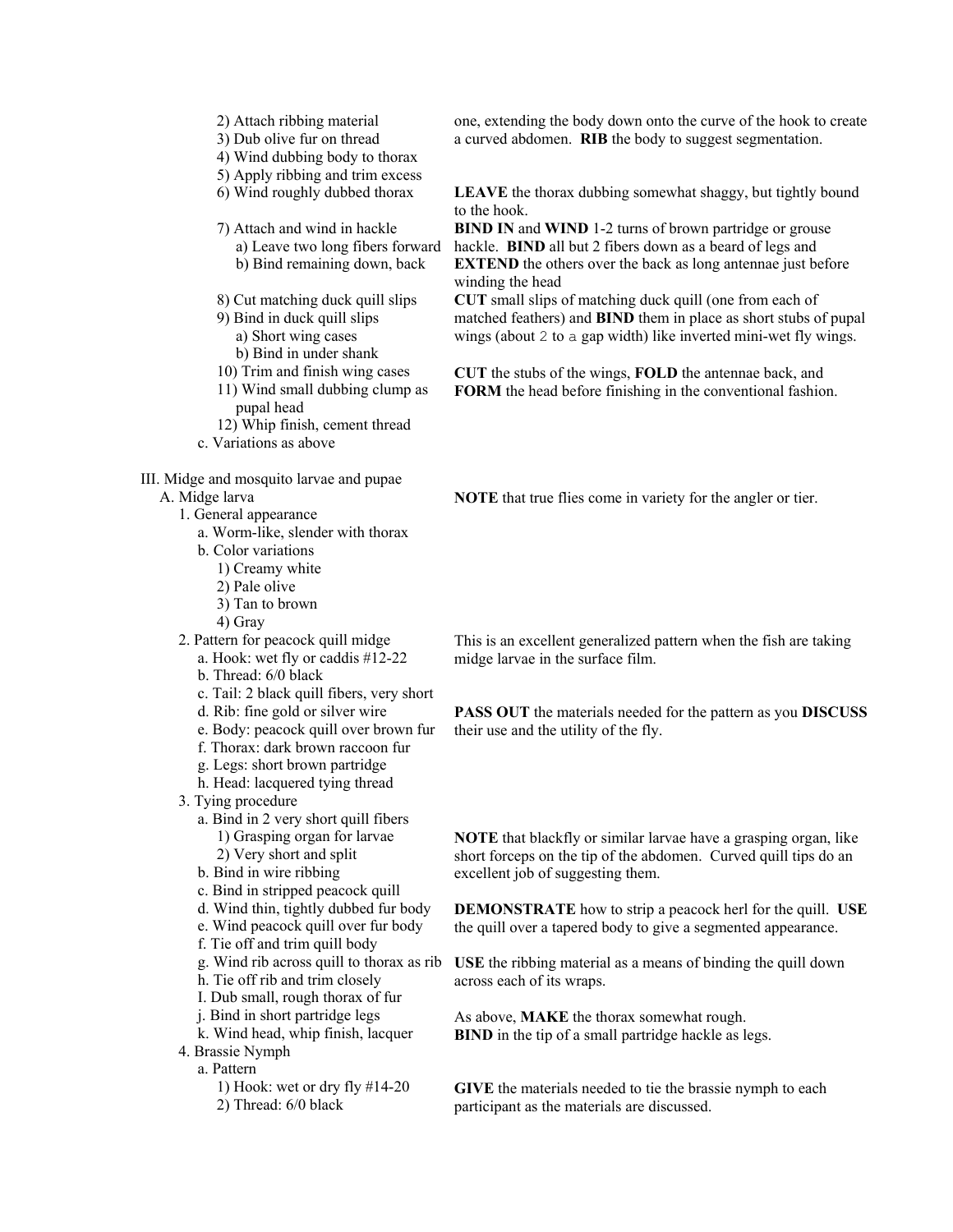- 3) Body: fine brass or copper wire
- 4) Thorax: peacock herl
- 5) Head: tying thread, lacquered
- b. Tying procedure
	- 1) Bind in fine copper wire
	- 2) Wind thread smoothly to thorax
	- 3) Wind copper wire to thorax
	- 4) Bind off wire and trim excess
	- 5) Bind in peacock herl
	- 6) Wind peacock herl thorax
	- 7) Form head, whip finish, cement
- 5. Bloodworm
	- a. Red chironomid midge larva
	- b. Pattern
		- 1) Hook: dry or wet fly, #14-18
		- 2) Thread: 6/0 black
		- 3) Tail: small clump of red
- marabou
	- 4) Body: red floss
		- 5) Rib: fluorescent red floss strand
		- 6) Thorax: peacock herl
		- 7) Head: tying thread, lacquered
	- c. Tying procedure
		- 1) Bind in a sparse red marabou tail a) 10-20 fibers
			- b) Trim butts closely
		- 2) Bind in ribbing thread
		- 3) Bind in and apply floss
			- a) Carry thread to shoulder
			- b) Wind smooth floss body
			- c) Bind down and trim floss
		- 4) Apply and bind off rib
		- 5) Bind in peacock herl
		- 6) Wind peacock herl thorax
		- 7) Wind head, whip finish, lacquer
	- 6. Polyethylene midge
		- a. Pattern
			- 1) Hook: dry fly #12-16
			- 2) Thread: 6/0 black
			- 3) Underbody: flat silver tinsel
			- 4) Overbody: clear polyethylene
			- 5) Thorax: cock pheasant tail
			- 6) Head: tying thread, lacquered
		- b. Tying procedure
			- 1) Bind poly strip in at end of shank
			- 2) Bind in tinsel strip over poly
			- 3) Wind smooth thread to head
			- 4) Wind silver tinsel
				- a) Smooth layer to thorax
				- b) Bind in and trim end
			- 5) Stretch , wind poly strip
				- a) Wind to thorax
				- b) Bind off and trim excess

**LEAVE** the tail of the wire on the shank to assist in forming a smooth body, then wind both the thread and the wire to the thorax area before tying the wire off and trimming it.

**BIND IN** and **APPLY** peacock herl as a narrow thorax before forming the head, whip finishing and applying head cement. **SUGGEST** coating the wire with head cement or clear lacquer to keep it from tarnishing.

**NOTE** that "bloodworms" are midge larvae with high levels of respiratory pigments in their tissues, giving them a red appearance.

**PASS OUT** the materials while discussing the pattern for the fly.

**BIND** in a sparse red marabou tail that will slick down into a thin, red strip in the water, trimming the butts of the marabou closely.

**BIND IN** the fluorescent red ribbing material before binding in the red floss for a body material.

**WIND** a thin, smooth body of red floss, ribbing it with a single strand of fluorescent red floss. **TRIM** the material close at the narrow thorax area.

**BIND** in and **WIND** a peacock herl thorax and form a small head before finishing as usual.

**NOTE** that this pattern imitates a group of midge larvae that are translucent.

**NOTE** the order of adding the materials to get the materials in order.

**STRESS** the importance of having a smooth underbody for tinsel. **WIND** the silver tinsel so the turns touch but do not overlap, carrying the tinsel to the thorax area before winding the clear strip of polyethylene.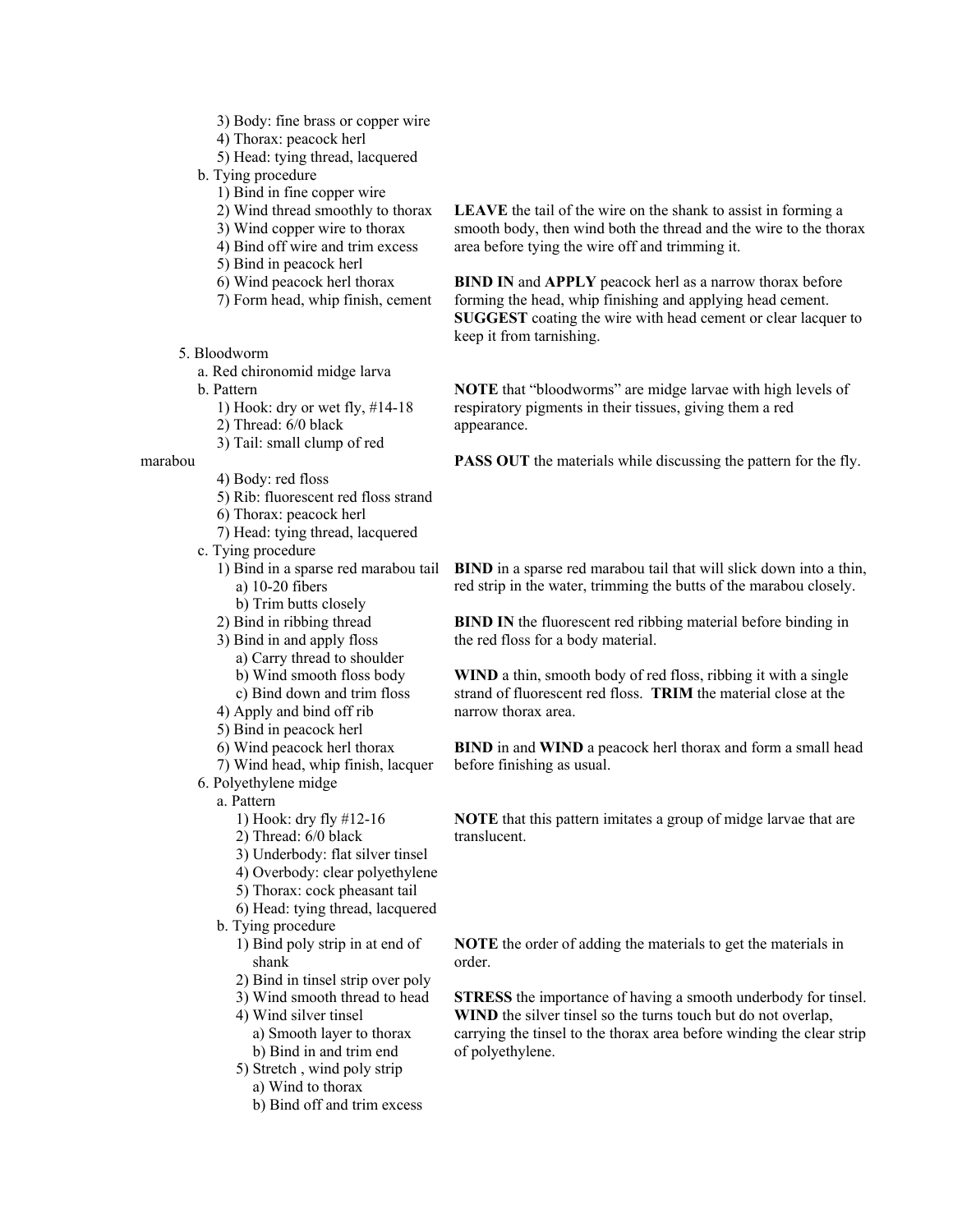- 6) Bind in pheasant tail fibers a) Wind as robust thorax b) Bind off at head
- 7) Wind, whip finish, lacquer head
- B. Midge pupa
	- 1. Peacock quill midge
		- a. Pattern
			- 1) Hook: wet or dry fly, #16-22
			- 2) Thread: 6/0 black
			- 3) Tail: sparse dun hackle fibers
			- 4) Rib: fine silver wire
			- 5) Body: stripped peacock herl
			- 6) Thorax: dubbed dark brown raccoon or rabbit fur
			- 7) Head: tying thread, lacquered
		- b. Tying procedure
			- 1) Bind in tail, half shank length
			- 2) Bind in ribbing material
			- 3) Bind in stripped peacock herl
			- 4) Wind thread smoothly to thorax
			- 5) Wind rib to shoulder, bind off
			- 6) Dub short, heavy thorax
			- 7) Wind head, whip finish, cement
			- 8) Pick out dubbing to suggest legs
	- 2. Olive midge pupa
		- a. Pattern
			- 1) Hook: dry fly #12-18
			- 2) Thread: 6/0 black
			- 3) Rib: fine oval gold tinsel
			- 4) Body: olive dubbing
			- 5) Thorax: mole fur dubbing
			- 6) Wing pads: pale dun hackle tips OR short, sparse white marabou
		- b. Tying procedures
			- 1) Bind in ribbing material
			- 2) Apply dubbed olive fur body
			- 3) Wind rib and bind off at thorax
			- 4) Dub thorax of dark gray mole
			- 5) Bind in wing pads
			- 6) Wind head, whip finish, lacquer

### IV. Cranefly larvae

#### A. Pattern

- 1. Hook: 3x long nymph
- 2. Thread: 6/0 black or brown
- 3. Rib: fine gold wire
- 4. Underbody: cream or pale amber floss
- 5. Overbody: creamy latex strip
- 6. Head: small, tying thread lacquered
- B. Tying procedures
	- 1. Bind in ribbing wire
	- 2. Bind in latex strip
	- 3. Bind in underbody material
	- 4. Carry thread to eye of hook
	-

**WIND** several cock pheasant tail fibers as a thorax before adding a small head of tying thread.

**NOTE** that this pattern is adaptable to many species and suggestive of midge pupae.

**PASS OUT** the materials needed for the pattern as it is discussed.

**BIND** in a short tail, perhaps up to half the shank length long. **KEEP** the tail sparse, leaving the excess material as part of the underbody before tying in the rib and stripped peacock herl.

**WIND** the ribbing across the peacock herl to the shoulder. **DUB** a short, heavy thorax of dark brown raccoon or rabbit fur. **ADD** a head, whip finish and cement the head. **PICK** out the dubbing slightly to leave strands as legs.

**PASS** out the materials for the olive midge while discussing the pattern.

**NOTE** that this is a good general pattern for larger midges.

**DEMONSTRATE** the tying procedure for this pattern, leaving the finished fly in the vise as a model.

**FORM** a slightly curved body of olive fur dubbing, leaving it rough and ribbing it with oval gold tinsel.

**ADD** a thorax of dark gray mole fur dubbing,

**BIND** in short wings of dun hackle tips or marabou to suggest emerging wings.

**DISCUSS** the cranefly larva while reviewing the pattern and passing out the materials for the pattern.

**NOTE** that dental dam or glove material can be used, adding layers if necessary to make a robust body.

**BIND** in the ribbing, latex strip and underbody floss in that order before carrying the thread to the eye of the hook.

5. Wind robust underbody to eye, bind off **WIND** the underbody in a robust body to the rear of the eye,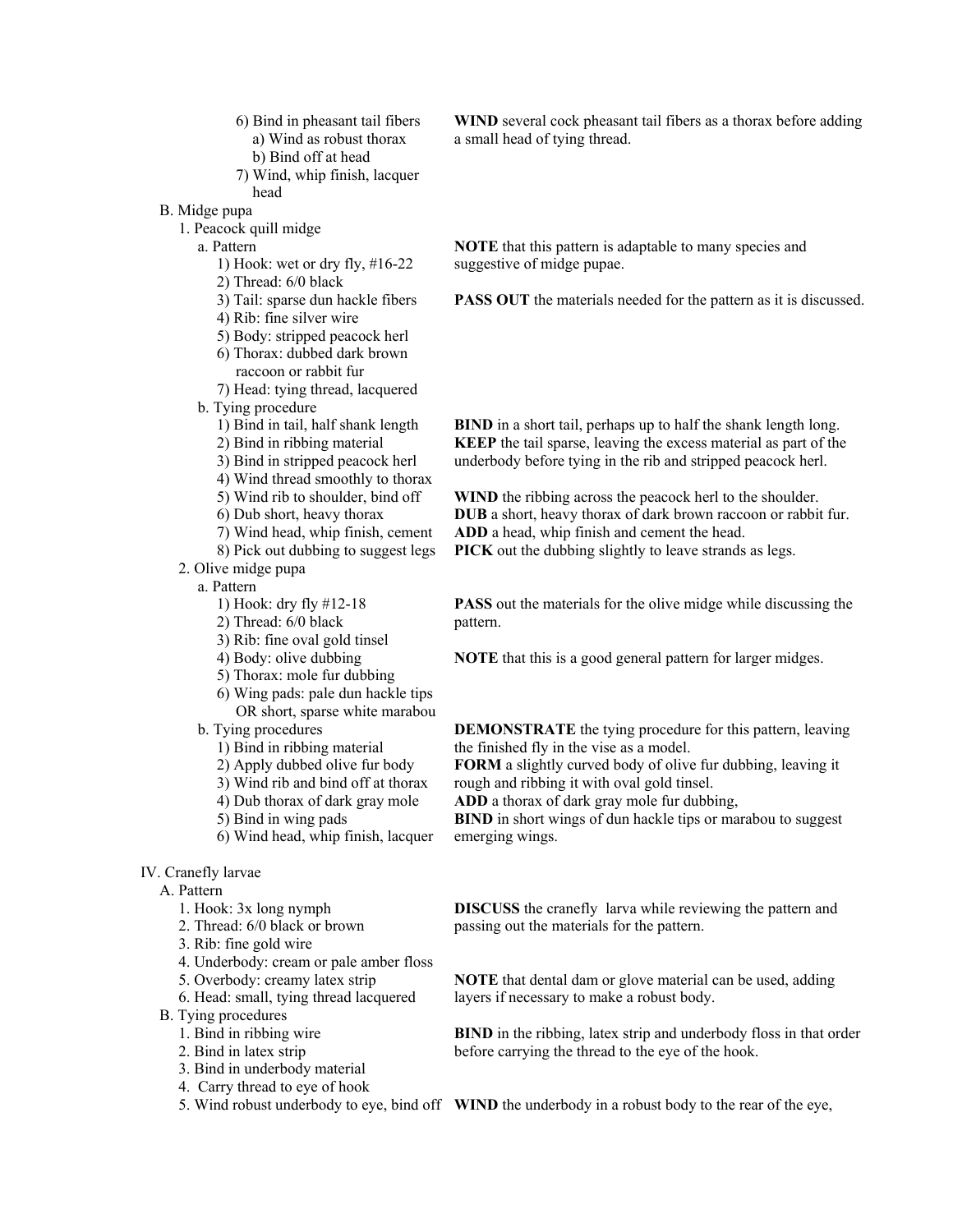- 6. Wind stretched latex strip in three layers to eye and bind off
- 7. Wind open rib to imply segmenting
- 8. Bind off rib and trim off excess
- 9. Form small head and finish as usual
- V. Riffle beetle larva
	- A. Pattern
		- 1. Hook: 2-3x long nymph, #12-18
		- 2. Thread: 6/0 black of dark brown
		- 3. Tail: pale olive marabou, sparse and short
		- 4. Rib: fine gold wire
		- 5. Body: pale olive (creamy) fur
		- 6. Thorax: dubbed olive fur
		- 7. Legs: very short sparse brown hackle
		- 8. Back of thorax: slip of mottled turkey
		- 9. Head: robust of tying thread, lacquered
	- B. Tying procedure
	- 1. Bind in a tail
		- a. Pale olive or tan marabou
		- b. Sparse and short
		- c. Tied split slightly
		- 2. Bind in ribbing material
		- 3. Apply dubbed fur body
		- 4. Apply, bind off and trim ribbing
		- 5. Bind in quill slip for thorax back
		- 6. Bind in leg hackle
		- 7. Wind short, dubbed thorax
		- 8. Wind leg hackle and bind it off
		- 9. Pull back forward and tie it off
		- 10) Wind a head about thorax size
		- 11) Whip finish and lacquer head
	- C. Variations
		- 1. Sizes to match local species
		- 2. Colors to match local species

VI. Fishing them

- A. Dead drift
- B. Active retrieve
	- 1. Hand-twist
	- 2. Short strips
	- 3. Rod lift and strip

# **Summary Activity**

binding it down and trimming the excess away. **FOLLOW** it with 1 to 3 layers of stretched latex, making the body look translucent.

**WIND** the ribbing tightly, giving the material a segmented appearance.

**FORM** a very small head and finish conventionally.

**NOTE** that riffle beetles come in a variety of colors and sizes, often being important in the diet of stream or slack water fishes.

**DISCUSS** the pattern while passing out the materials needed to tie it.

**START** the pattern with a short, sparse tail of pale olive marabou.

**BIND** in the ribbing wire or tinsel before applying a tightly dubbed fur body. **NOTE** that this pattern requires a very pale olive fur and that it should finish quite close to the eye. **BIND** in a mottled turkey quill strip as the back of the thorax, then a hackle for legs, and dub over them in a narrow band. **WIND** a narrow hackle and bind it off, then **WIND** the hackle over it. Pull the thin strip of turkey quill forward and bind it in place, trimming it closely.

**WIND** a stout head about the same size as the thorax and finish as usual.

**NOTE** that the fishing process for most of these nymphs emphasizes dead drift or very slow movement, but that all the techniques discussed in the first nymphs lesson can be useful.

1. Have participants review the series of flies they have tied and critically analyze their technique. Discuss techniques and ways of improving them.

2. Arrange a fishing trip where the nymphs tied in this exercise can be fished, assisting young people with their angling technique.

## **Lesson Narrative**

This lesson considers methods and patterns designed to suggest or imitate caddisflies, craneflies, aquatic beetle larvae, and aquatic fly larvae like midges and blackflies. The techniques used include fur bodies, latex bodies, quill bodies or quill ribbed bodies, and even bodies covered partially with coarse sand or finely divided gravel.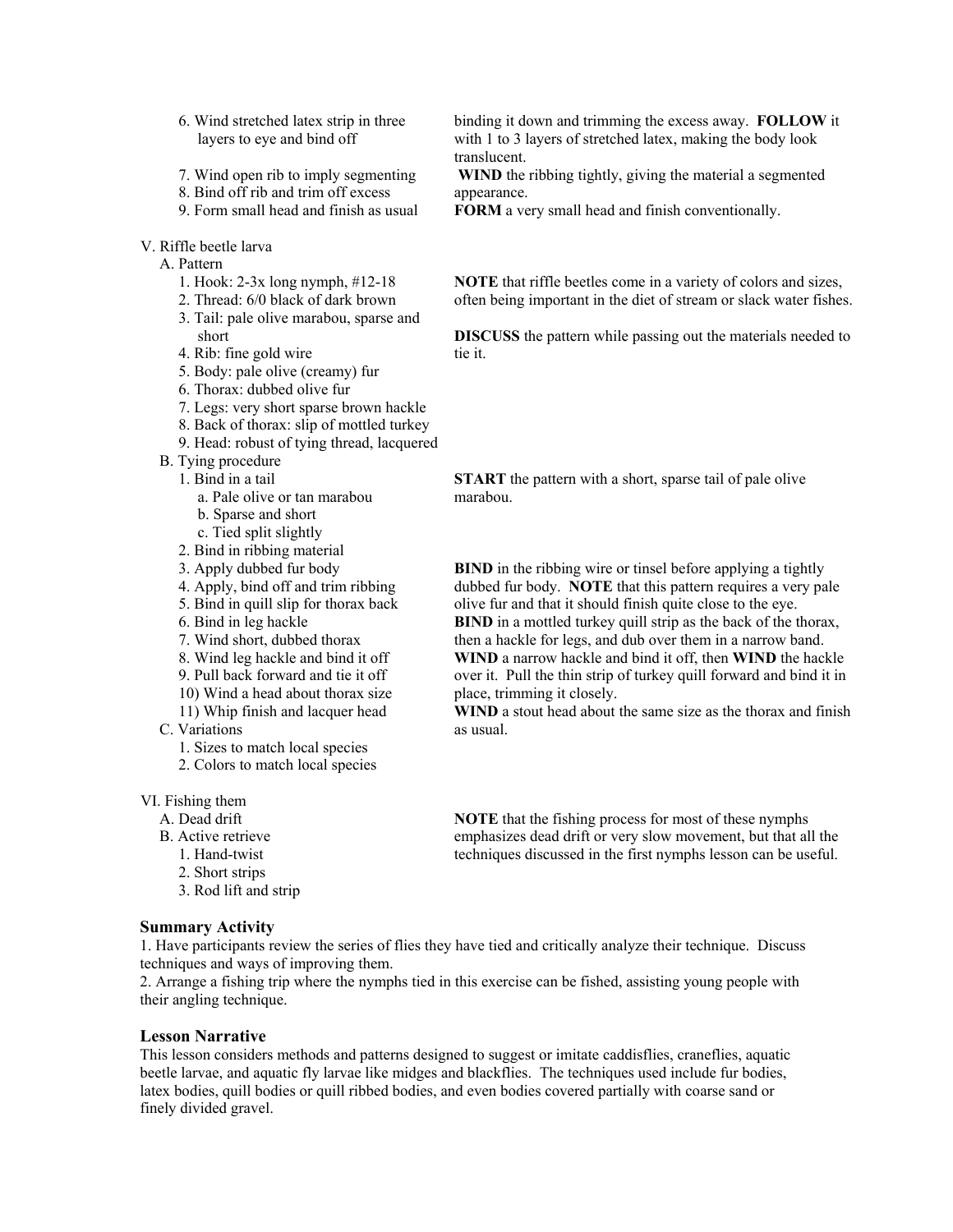#### **Tying Caddisfly Larvae and Pupae**

Caddisflies are extremely abundant aquatic insects, occurring in a wide range of environments. Some species of caddisflies make cases for themselves of pebbles, sand grains, small twigs or pieces of leaves or other detritus. A few of them anchor those cases to rocks. Others carry them around with them. Still other caddisflies build nets to capture their food, living at the apex of the net and without the protection of a selfmade shell. Caddisfly larvae and pupae are commonly observed with creamy, olive, tan, brown, gray or nearly black bodies. In angler shorthand, caddisfly is often reduced to "caddis." Further, case-bearing species are often imitated by patterns that resemble the living insect inside the case, not the cased insect itself.

### **Tying the R. B. Caddis**

Ray Bergman developed the R. B. Caddis as an imitation of the "caddis worm" found in stick or pebble cases, a favorite food of early spring trout. Often, headwaters trout will have skinned noses from grubbing these foods out of the gravel in their low nutrient level streams. The pattern is as follows.

Hook: wet fly size 10 to 16 Thread: 6/0 black Tail: peacock sword, short Body: cream or white chenille Thorax: black chenille OR peacock herl Legs: short, black hackle Head: tying thread, lacquered

Start the fly by tying in two peacock sword tips as a tail. Bind in a piece of cream chenille over the tail tied-down area with several turns of thread and carry the thread forward to the shoulder area. Open turns of thread are perfectly acceptable here, since the bulky chenille will cover any minor variations in shank thickness caused by the thread. Wind the chenille forward to the narrow thorax area (this should only be about c of the shank length), keeping the wraps tight and close together. Bind the chenille down at that point with several turns of thread, and trim the excess material away neatly. Next bind in one or two strands of heavy peacock herl, followed by a hackle feather with short barbs. Wind the herl to form the thorax and head of the fly, tying it off and trimming away the excess. Wind the hackle sparsely to the back of the hook eye and bind it off before trimming the excess hackle neatly. Wrap a neat head, whip finish, and apply a drop or two of head cement or lacquer to complete the tying process. Once the fly is complete, use your scissors to trim any hackle fibers from the top and upper sides of the fly, leaving only those on the lower sides and bottom as legs. To observe a natural insect that inspired the pattern, locate a stick-cased or pebble cased caddisfly larva and remove the outer covering to expose the animal inside.

#### **Tying the Trueblood Caddis**

This pattern was developed nearly a continent away from the R. B. Caddis by Idaho outdoor writer, Ted Trueblood. While I cannot be certain, I believe he designed the pattern to simulate a net-making caddisfly found in Rocky Mountain streams and attractive to the native cutthroat trout in his area. The pattern follows.

Hook: wet fly #10 to 16 Thread: 6/0 Tail: peacock herl - short stubs Rib: fine gold oval tinsel Back: peacock herl Body: medium olive floss Hackle: very sparse, soft brown Head: tying thread, lacquered

Although a bit more complex that the previous pattern, this one is also a relatively simple pattern to tie. In addition to suggesting segments, the rib is important in keeping the peacock herl back intact once fish teeth encounter it. Start by binding in 2-3 strands of heavy peacock herl as a tail. Trim both ends, leaving the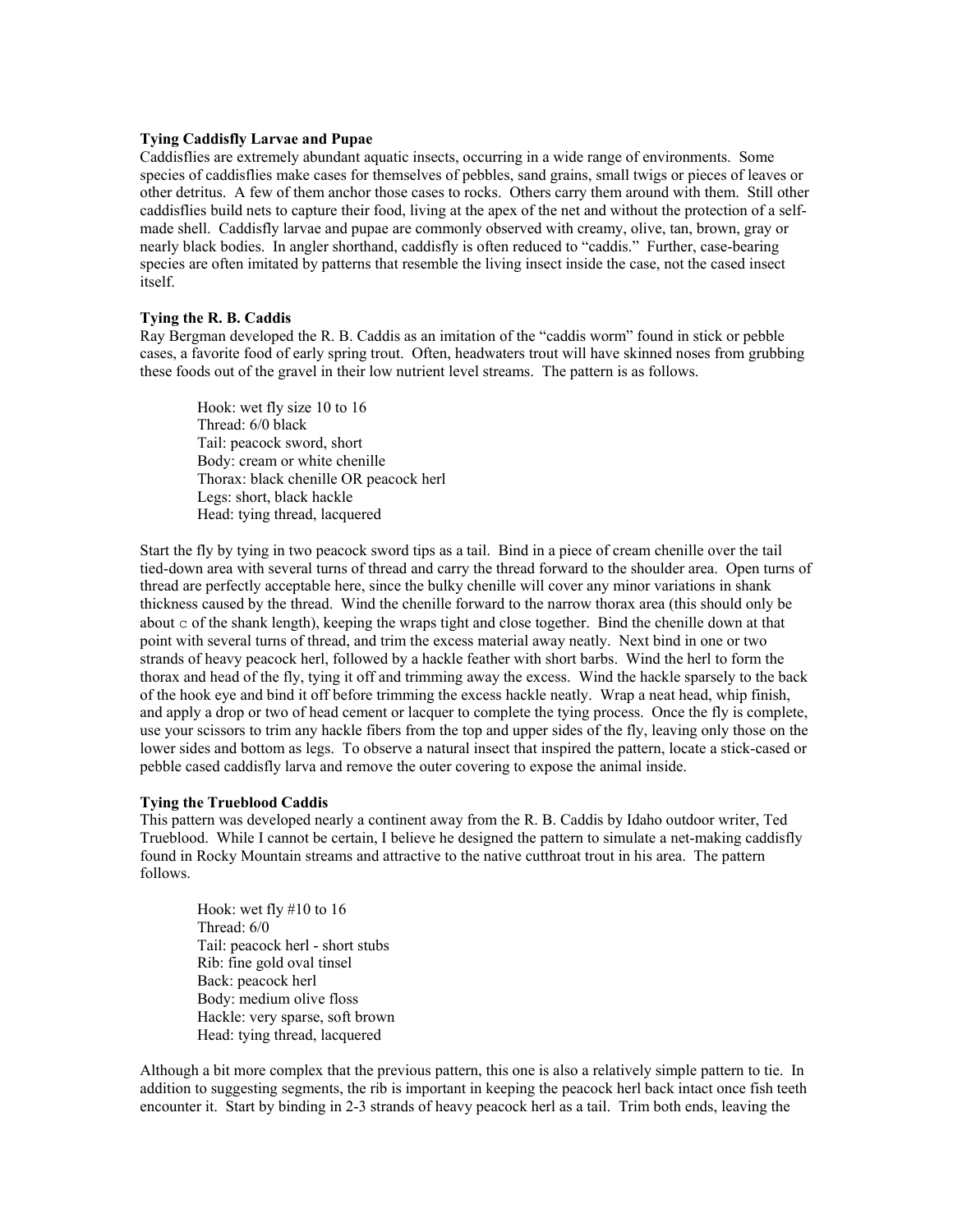protruding portion of the tail approximately 1/4 to 1/3 inch beyond the end of the shank. Next bind in the fine, oval gold tinsel ribbing, followed by 2-4 strands of peacock herl that will form the back. (The same strands of herl cut away in forming the tail will likely serve the purpose, conserving your materials.) Let these materials project over the tail for now, and carry the thread to the eye of the hook, leaving a small space for tying the head. Bind in a piece of medium olive floss (I much prefer 4-strand floss because of its handling qualities, but you pick what you like). Wind a smooth body back to the tail tie-down area and return to cover the tie-down area for the floss, forming a double tapered body with a cigar shape. Bind the floss down and trim the excess. Next, bind in a soft brown hackle with short barbs to serve as legs for the pattern. Trim away the butt of the hackle, wind a single turn, and bind it in. Trim the excess material away, pull the hackle fibers down and back, and bind them in place with several turns of thread. Then, pull the herl forward and bind it down at the head while holding it in place over the back of the fly. Trim the excess herl neatly and bind it down with thread. This also starts building the head of the fly. Once the herl back is secured, wind the ribbing tinsel from the tail to the head in open spirals, keeping the back in place as the tinsel binds it down. Anchor the tinsel with several turns of thread and trim the loose end neatly. Form a nicely tapered head, whip finish the thread, and apply a drop or two of head cement to finish the fly.

# **Tying a Cased Caddisfly Larva**

Many tiers have attempted to make a pattern that looks like a case-bearing caddisfly larva, having seen these critters, pebbles and all, in the stomachs of trout. The case adds weight as well as realism, and may keep the pattern on the bottom where it is most effective. The pattern, with a variation or two, is listed below.

Hook: 2x long - #12 - 14 Thread: 6/0 black Underbody: fine chenille or yarn (cream or olive, rear : saturated with cement) Overbody: coarse sand or cracked bits of gravel Thorax: black chenille OR peacock herl Legs: short black or brown hackle (sparse, trimmed top and upper sides) Head: tying thread, lacquered

The basic tying procedure is similar to those used for the two flies above until the pattern is ready to remove from the tying vise. The chenille or yarn body is attached at the rear of the hook and wound to the shoulder before being bound off with thread and trimmed. A hackle is bound in along with a piece of peacock herl or black chenille in front of the body. A narrow thorax of herl or chenille is wound to the back of the head, the hackle is applied as above, and the head is finished in the usual manner. The hackle fibers are trimmed to leave only those on the lower sides and bottom of the pattern. The final operation is to saturate most of the body, leaving a narrow band of light material in front, with either a good rubberbased cement or a "super" glue designed for fishing applications. Once the glue has been applied, roll the fly through coarse sand or very fine pebbles, covering the glued area of the body completely. Give the glue a few minutes to dry and knock off the excess by tapping the fly gently over the sand or pebble pile. Repeat this process if necessary or simply fill in gaps that are not covered in the first attempt. [Leader's note: I like to restrict the sand or gravel and glue to one area that is well covered with newsprint or other absorbent paper. This keeps the mess to a minimum and helps with clean-up time.] You may want to warn beginning fly fishers that this fly is quite heavy and may come in low on a poor back cast. It should be used cautiously until the youngsters are used to its behavior and their casting technique is adequate to handle weighted flies.

#### **Caddisfly Pupae**

Because caddisflies in all forms are high priority fish foods in many waters, flies that suggest or imitate them are important to the angler. Frequently, when the fish are feeding on hatching adults or even egglaying adults, they will also hit pupal imitations. There are two general types of caddisfly pupal patterns, soft hackle types without wing pads or pupal wings and quill-winged pupae. We will tie a pattern of each type that can be modified in size and color to cover most situations where caddisfly patterns should be dead drifted or fished in the film. Since they are a bit less complex, we will start with a soft hackle pattern. The pattern for a partridge and gray caddisfly pupa follows.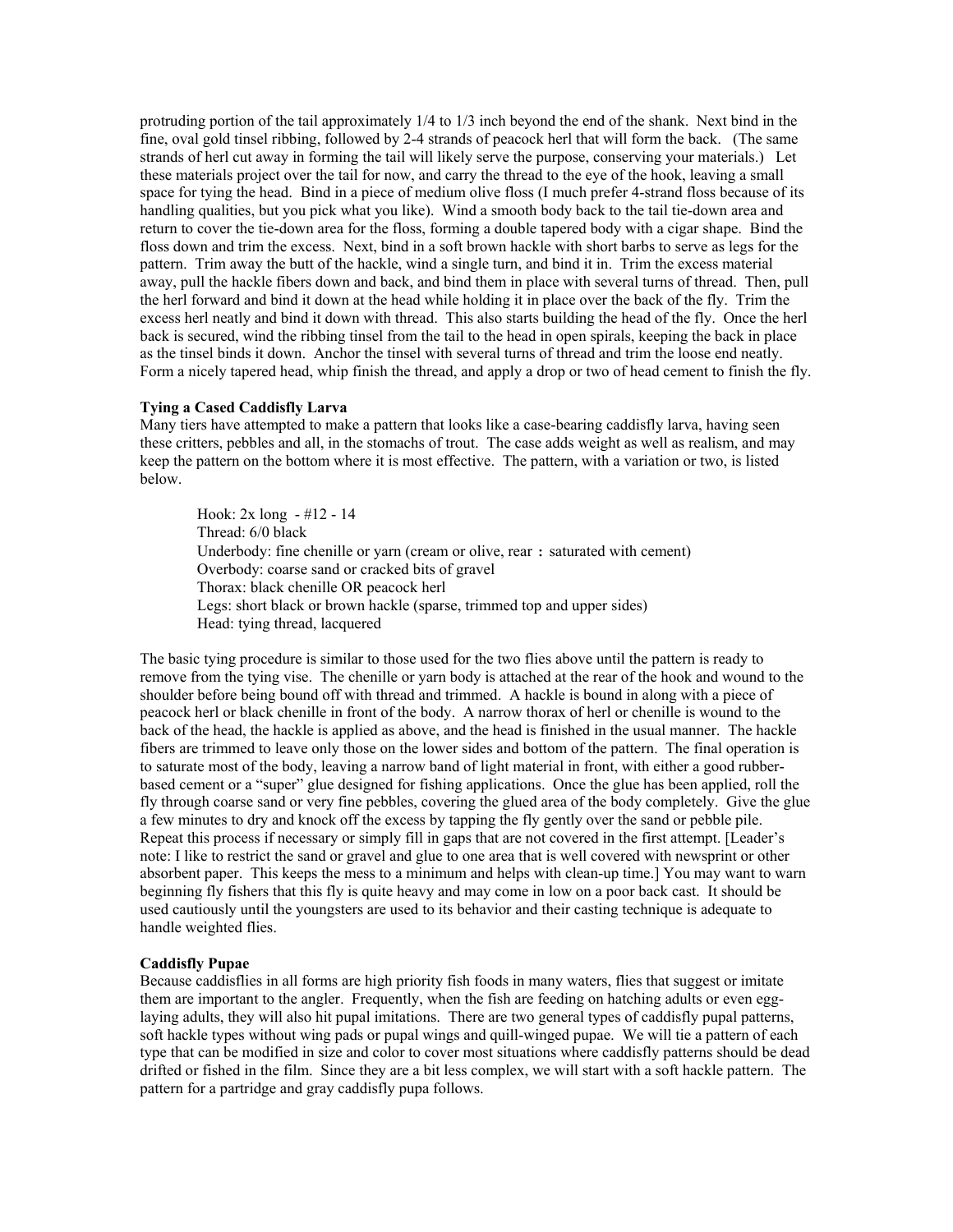Hook: sproat wet fly or caddis #10-18 Thread: 6/0 black Body: muskrat dubbing Rib: fine silver oval tinsel Hackle: partridge body hackle Head: tying thread, lacquered

## **Tying a Soft Hackle Caddisfly Pupa - Partridge and Gray**

Since caddisfly pupae tend to be curved toward the underside of their bodies, start the pattern by attaching the thread about half way into the bend. Bind in the ribbing tinsel, leaving it hang for the moment. Pluck a bit of gray muskrat fur from the skin, remove the guard hairs, and dub it on the tying thread, forming a yarn-like strand. Wind the dubbed fur nearly to the head of the fly. Note that the body should become more robust as it is wound forward on the hook and that leaving the dubbing somewhat rough can be useful in catching fish. Bind the dubbing off, removing any excess fur for later use. Apply the fine oval silver tinsel as a rib, carrying it the whole way to the front of the body in open spirals. Be sure to use enough pressure to hold the ribbing firmly in place when the fly is bitten. Bind the ribbing off with several tight turns of thread, and trim the loose end closely. Then, bind in a fairly long partridge hackle (body feather). Wind 1or 2 turns of hackle and bind the remaining material off with tying thread wraps. Trim the tip of the hackle feather away neatly. Pull the fibers back slightly and wrap around the bases to slant the collar of hackle back toward the point of the hook. Form a small ball of rather shaggy dubbing in front of the hackles, then form a small, neat head and finish it conventionally. [Note that the hackle fibers used in this pattern should reach beyond the end of the hook if swept back fully. Relatively long legs and antennae are present on caddisfly nymphs, and the hackles simulate them.]

Variations on this pattern can be used for a wide variety of caddisfly pupae. Tie them in sizes from about 10 to 22 with bodies in olive, tan, brown, or blackish gray as well as gray, using either brown or gray partridge as hackles. Note that many traditional English or Scottish wet flies use a similar approach, e.g. the Teal and Orange for fishing either midges or sedges.

### **Tying the Olive Caddisfly Pupa**

The olive caddisfly pupa is an example of the duck quill winged caddisfly pupa type. It can be tied in a wide variety of colors and sizes to simulate the flies being fed upon by the fish you are seeking. I would suggest sticking with a fairly large example with beginning tiers, pushing them toward smaller versions as their skills develop. The pattern being used in this fly follows:

Hook: sproat or caddis #10-18 Thread: 6/0 olive, brown, black Body: olive fur dubbing Rib: fine gold wire or oval tinsel Thorax: olive fur dubbing Hackle: brown partridge Wings: short duck wing slips Head: brown dubbing

This pattern, like the one previous, suggests a natural insect that has a downward curved abdomen. As a result, it is best tied on a sproat or caddis type hook and started about midway on the bend of the hook. Start by binding in the fine gold wire or oval tinsel to be used as a rib. For hooks size 16 and smaller, wire is preferred for proportion; but use the material of your choice. Pluck a bit of olive rabbit fur (or other dyed fur) from the skin and remove the guard hairs. Dub the fur on the tying thread, forming a somewhat shaggy olive fur yarn. Wind the dubbing material forward to the thorax area, and bind it off, reserving any remaining fur for the thorax. Apply the ribbing in an open spiral, using enough pressure to firmly seat the rib in the dubbed fur body. Bind off the rib and trim the excess material neatly. Using a somewhat more coarsely dubbed bit of olive fur, form a short thorax, leaving enough room for the fur head. Bind in and wind a turn of brown partridge or grouse hackle. Bind that hackle off and trim away the excess. Pull all but two of the fibers down and back toward the bend of the hook, winding over them to hold them in place as a long, sparse beard. Prepare the wings by clipping narrow, matched slips of mallard quill from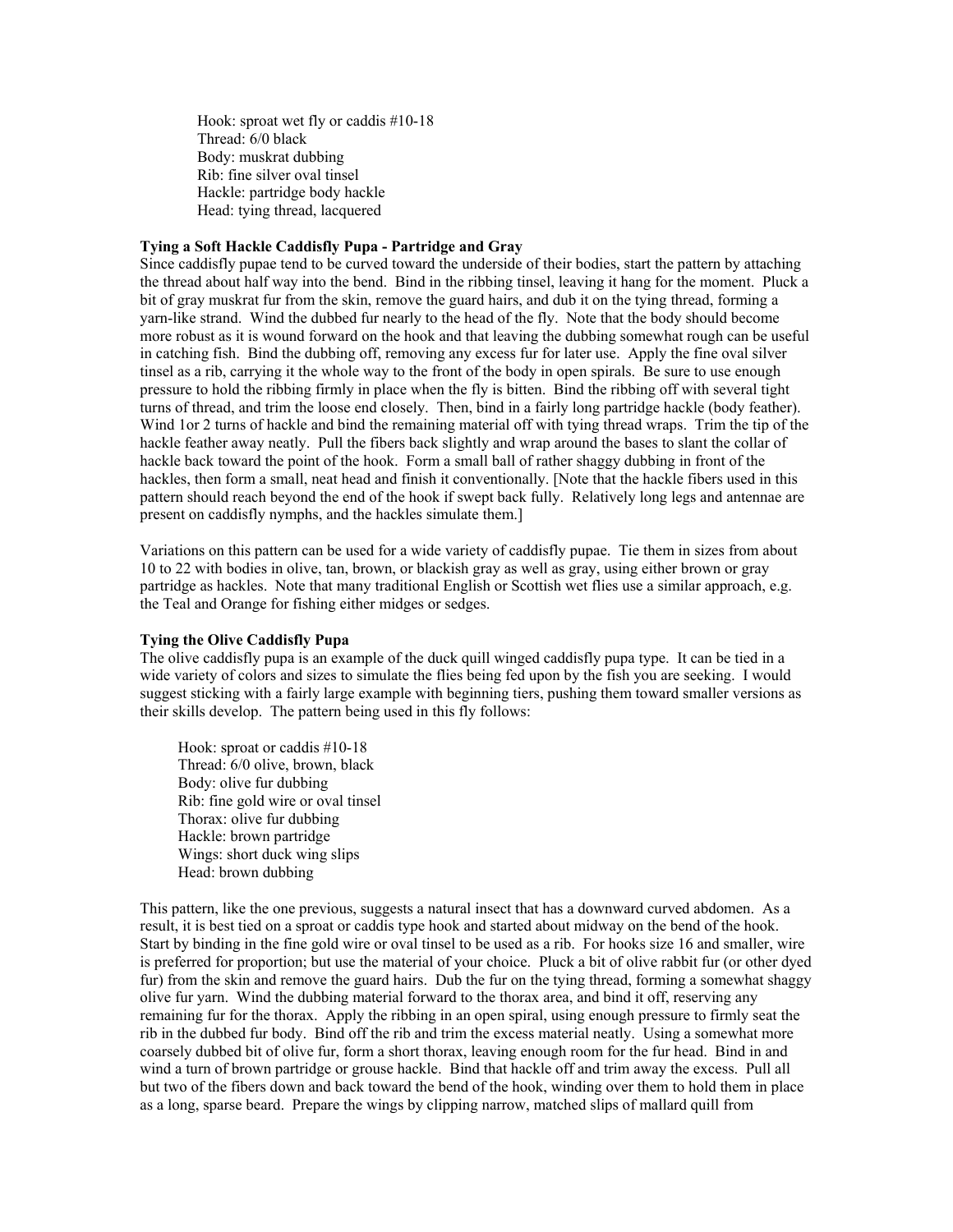matching flight feathers. Hold the tips of the feather slips down and back under the thorax, providing a wing about half or less of the gap width in length on either side of the thorax. Trim away the butts of the wings and wind over them to set the wings in place. Dub a small amount of dark brown fur (e.g. raccoon) on the thread and wind a small, shaggy ball as a head. Bend the two remaining hackle fibers back over the back of the fly, and wrap a turn or two of thread over their bases to fix them in place. Wind a small Ahead,  $\&$  whip finish, and apply head cement to complete the fly.

Like the soft hackled version of the caddisfly pupa, this pattern will get better with use and abuse by the fish. It can be tied in a wide variety of sizes from about size 10 to size 22 and in a wide variety of colors to approximate the colors of the natural insects being taken by the fish at the time. Observe and experiment to see which ones are important in your area.

## **Tying Midge and Mosquito Larvae and Pupae**

Midge larvae tend to be fairly slender, worm-like animals with a thorax. They vary in size and color from tiny, nearly clear-bodied individuals to bright red "bloodworms" that may be an inch or more in length. They may be creamy white, pale olive, translucent pearl, tan to brown or gray. Many of them can be suggested with simple types of ties. The pattern for a peacock quill midge follows.

Hook: wet fly or caddis #12-22 Thread: 6/0 black Tail: 2 black quill fibers, very short Rib: fine gold or silver wire Body: peacock quill over brown fur Thorax: dark brown raccoon fur Legs: short brown partridge Head: lacquered tying thread

This pattern does a pretty good job of suggesting a blackfly larva, a species that forms the foundation of the food chain in many northern waters, at least during parts of the year. The larva is equipped to hold fast to rocks, branches or other submerged structures, sometimes completely covering the surface of the bottom. They are about the length of a size 16 or 18 hook shank, fairly robust and colored much like a dark, stripped peacock quill. Thus this pattern is an excellent one to use during their emergence period. It also works as a generalized dark midge pattern throughout the year in a variety of sizes.

The tying procedure starts with binding in a pair of very short wing quill fiber tips at the end of the shank. These can be divided using a figure 8 pattern. Bind in a piece of silver wire for ribbing material, followed by a stripped peacock herl. [To strip a peacock herl, simply hold the herl between the thumbnail and fingernail of one hand while drawing it through them with the other hand. Repeat the process until all the barbules ("flue" to a fly tier) is removed, leaving only the quill itself.] Using dark brown raccoon dubbing material, apply a thin, tapered fur body to the thorax area. [Like the previous set of larvae, the thorax is fairly small, about twice the area needed for a head.] Wind the peacock herl over the fur body to the thorax and bind it off, trimming away the excess. Next, wind the silver wire rib in the opposite direction, catching the herl on every turn, to the thorax, binding it in and trimming the excess material away. Dub a small, rough thorax of raccoon fur. If desired, add a small bunch of short brown partridge or grouse hackle as legs. Wind a neat head, whip finish and lacquer the head. Apply a drop or two of lacquer or head cement to the quill body as well. This will make it tougher and give it a more segmented look.

### **The Brassie Nymph**

The brassie nymph is a quick sinking fly that can get deep even in the smaller sizes. A very simple tie, it has a very simple pattern as well.

Hook: wet or dry fly #14-20 Thread: 6/0 black Body: fine brass or copper wire Thorax: peacock herl Head: tying thread, lacquered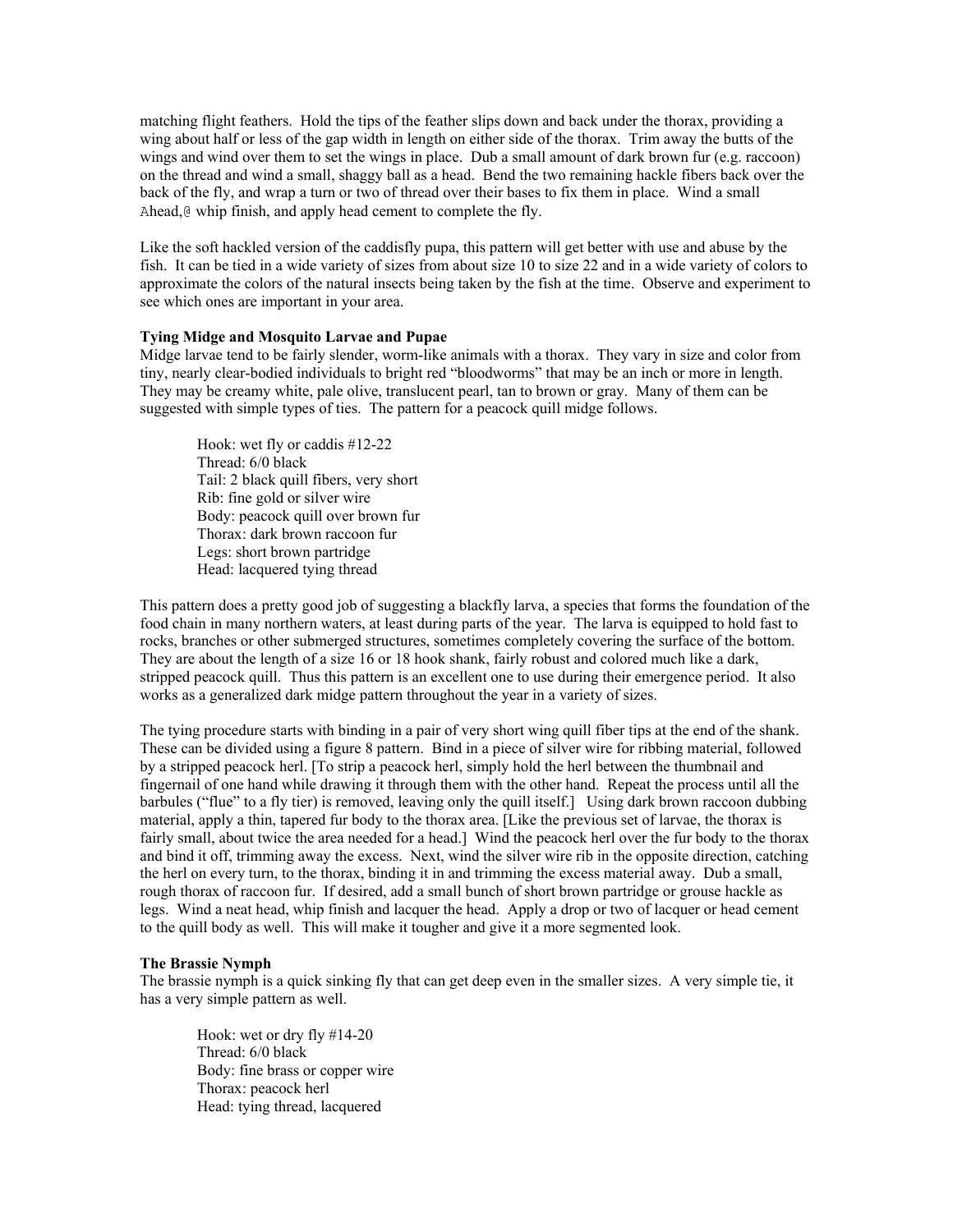Begin tying the brassie nymph by binding in a piece of fine brass or copper wire. Leave the wire along the shank from the tie-down area to the area where the body will end, and wind over it with closely spaced wraps of thread to form a very smooth base for the wire. Wind the wire over the wire and thread base to the thorax (about twice the head length) and bind it off. Bending the wire to break it will leave a cleaner edge than cutting it, but it can be cut if you cover the wire completely with thread, being careful not to cut the thread in the process. Bind in a single strand of peacock herl at the front of the wire body. Carry the thread forward to the base of the eye, and let it hang. Wind several turns of peacock herl to create a thorax, binding it off at the head. Trim the excess herl away neatly. Form a head of tying thread, whip finish, and apply a coat of head cement or clear lacquer to the head and the wire. A second coat may be advised, since it will protect the wire even better from corrosion. For very small flies, wire scavenged from a fine electrical cord is just about right. For larger ties, fine wire from the hardware store will do nicely.

### **Tying a Bloodworm**

Bloodworms are chironomid midge larvae with an abundance of respiratory pigment in their blood. The bright red pigment shows through their translucent bodies, giving them the appearance of slender blood red worms. This pattern uses red marabou to suggest the wiggling body of a bloodworm.

Hook: dry or wet fly, #14-18 Thread: 6/0 black Tail: small clump of red marabou Body: red floss Rib: fluorescent red floss strand Thorax: peacock herl Head: tying thread, lacquered

Start the pattern by tying in a small clump of red marabou at the rear of the shank. Bind in a strand of fluorescent red floss and a strand of red floss over the butts of the marabou. Wind the red floss forward making a slim (about the thickness of the marabou clump when it is thoroughly wet and sticking together) cylindrical body to the shoulder. Bind it off and trim away the excess floss. Spiral the fluorescent red floss strand over the red floss body to the shoulder. Winding it in the opposite direction from the body wrap will create a more easily seen rib, since it will not tend to sink into the other material as much. Bind off the rib, and trim away the excess. Bind in a single peacock herl and carry the thread forward to the head area. Wind several turns of herl, making a thorax slightly thicker than the body. Bind down the tip of the herl and trim away the excess material. Wind a compact, smooth head, whip finish, and apply a drop or two of lacquer to finish the fly.

#### **Tying a Polyethylene Midge**

The polyethylene midge is a translucent midge with a silvery shine and a rusty brown thorax. The pattern is a simple one.

Hook: dry fly #12-16 Thread: 6/0 black Underbody: flat silver tinsel Overbody: clear polyethylene Thorax: cock pheasant tail Head: tying thread, lacquered

This pattern begins by binding in a narrow strip of clear polyethylene. Bind in a strip of mylar tinsel over the polyethylene strip. Wind the thread to the head, making a smooth underbody for the tinsel. Wind the tinsel to the thorax area and bind it off with the tying thread, trimming away the excess material. The wraps of tinsel should touch but not overlap, keeping the body smooth. Next stretch and wind the polyethylene strip in one to three layers to the thorax area, binding it off and trimming away the excess material. Bind in several cock pheasant tail fibers and carry the thread forward to the head area. Wind the pheasant tail fibers to make a robust, but narrow thorax. Bind the fibers off and trim the excess material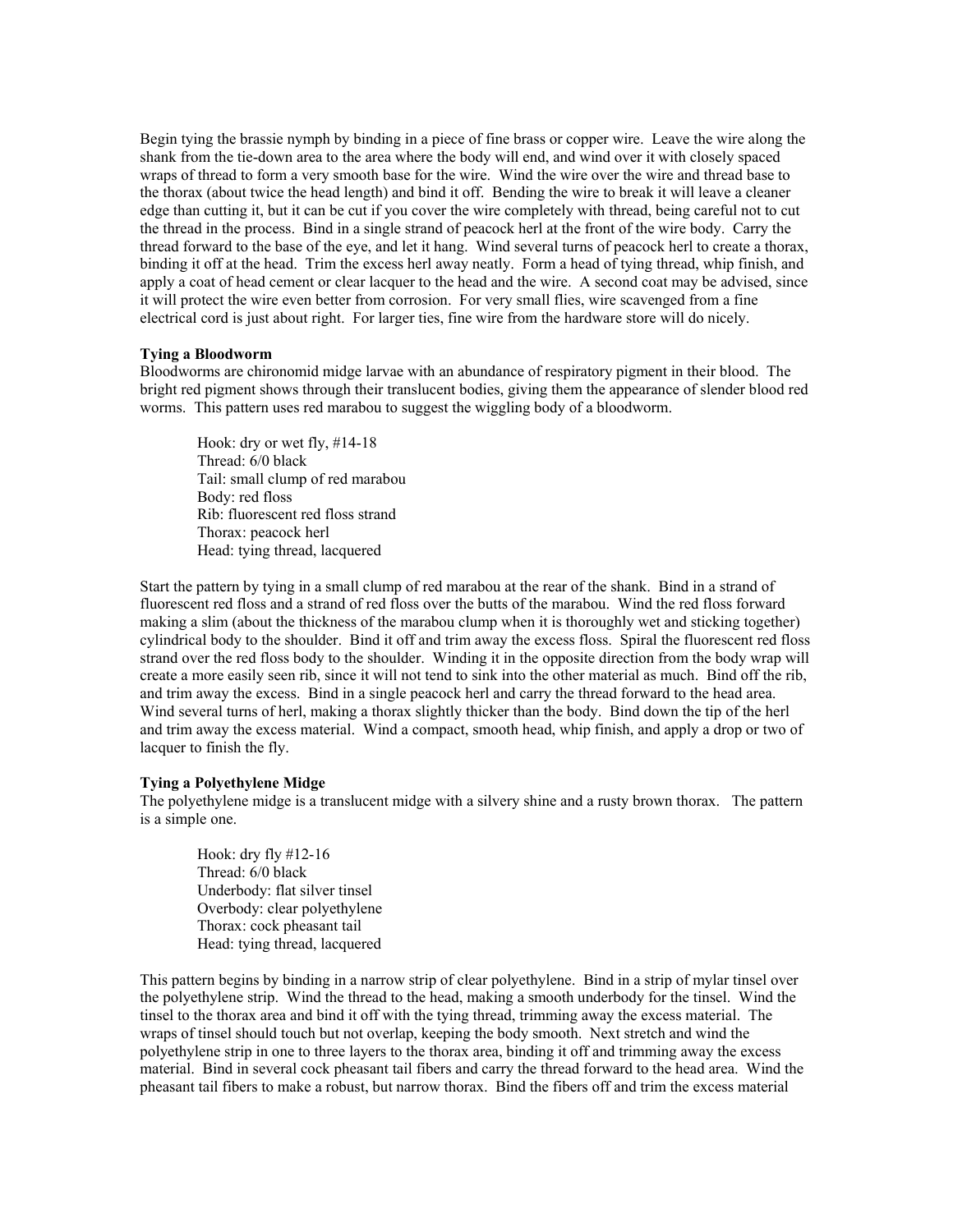before winding the head. Wind a smooth head, whip finish the thread and coat it with a drop or two of head cement to complete the fly.

## **Tying a Peacock Quill Midge Pupa**

The pattern for a peacock quill midge pupa follows.

Hook: wet or dry fly, #16-22 Thread: 6/0 black Tail: sparse dun hackle fibers Rib: fine silver wire Body: stripped peacock herl Thorax: dubbed dark brown raccoon or rabbit fur Head: tying thread, lacquered

This pattern starts with binding in a tail about half the shank length long. The tail should be sparsely tied using dun hackle fibers. A piece of fine silver wire is tied in at the base of the tail before binding in a stripped peacock herl. The thread is carried forward to the thorax very closely to form a smooth underbody for applying the stripped herl. Wind the stripped herl closely with the layers touching but not overlapping to the thorax area. Bind it off and trim away the excess material. Wind the silver wire as a rib, either in the same direction as the herl or across the herl to bind it on each turn. Bind off the wire and trim away the excess. Dub a short, heavy thorax of dark raccoon or dyed brown rabbit. Wind a small head, whip finish the thread and apply head cement to the head. Apply a drop or two of thin head cement or lacquer to the body to toughen it and to make its segmentation stand out better. Pick out the dubbing slightly in the thorax to suggest legs.

## **Tying an Olive Midge Pupa**

The pattern for the olive midge pupa follows.

Hook: dry fly #12-18 Thread: 6/0 black Rib: fine oval gold tinsel Body: olive dubbing Thorax: mole fur dubbing Wing pads: pale dun hackle tips OR short, sparse white marabou Head: tying thread, lacquered

The olive midge larva can be used as a generalized midge pupal pattern. Start the pattern by binding in the ribbing material slightly into the bend of the hook. Build a tapered body of dubbed olive fur to the shoulder area. Wind the ribbing tinsel to the thorax area and bind it off. Dub a thorax of dark gray mole fur. Bind in wing pads to suggest pupal wings over the thorax. Wind a smooth head, whip finish the thread and apply one or two drops of head cement to finish the fly.

## **Tying Cranefly Larvae**

Adult crane flies look similar to very large, slow moving mosquitoes. Most of them do not feed as adults and live only a few days. The larvae resemble huge maggots. Called leatherjackets or oak leaf worms, they live in the water or along the edges of streams among the detritus and live vegetation. Legless, the larvae are slow moving with a worm-like motion. They can swim by making sinuous motions in the water. They are relished by fish and large enough to attract a wide array of fishes. The pattern for the cranefly larva follows.

Hook: 3x long nymph Thread: 6/0 black or brown Rib: fine gold wire Underbody: cream or pale amber floss Overbody: creamy latex strip Head: small, tying thread lacquered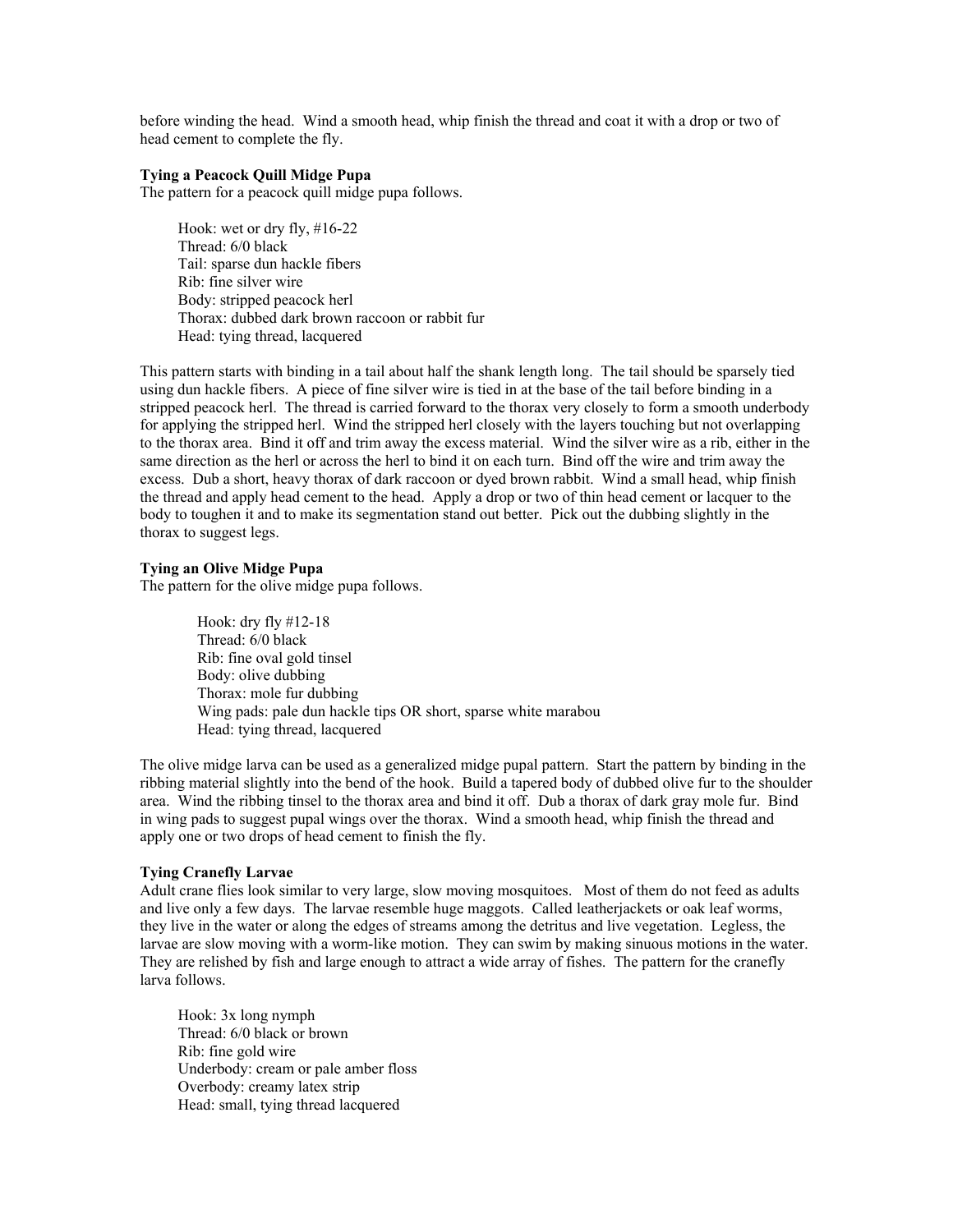Start tying the cranefly larva by binding in a piece of fine gold wire at the rear of the shank. Bind in a strip of latex from either a piece of creamy dental dam material or one cut from a latex glove. Bind in a piece of cream or pale amber floss or yarn, winding it smoothly to the head area in a cylindrical form. Bind the material off at the back of the head area and trim away the excess. Wind a stretched strip of latex over the core to the eye. If a thicker body is desired, continue winding back to the rear of the hook and forward to the eye again. The latex strip should give the body a translucent appearance. Bind off the latex and trim it closely at the eye. Wind the gold wire rib in even spirals to the head, representing segmenting on the nymph. Bind it off and trim it at the head, then wind, whip finish and apply head cement to finish the fly. Keep the head as small as possible.

## **Tying Riffle Beetle Larvae**

Riffle beetles are elongate larva with small legs on their thorax and biting jaws on a fairly large head. The larvae are about the same diameter from one end to the other, roughly cylindrical in shape. They are variable in size and color, and generally found among the bottom rubble in streams. Similar larvae, those of diving beetles, are found among in still water. The pattern chosen to demonstrate the beetle larvae is an olive riffle beetle. The pattern is listed below.

Hook: 2-3x long nymph hook size 12-16 Thread: 6/0 black of dark brown Tail: pale olive marabou, sparse and short Rib: fine gold wire Body: pale olive and creamy tan fur Thorax: dubbed olive fur Legs: very short sparse brown hackle Back of thorax: slip of mottled turkey Head: robust of tying thread, lacquered

Start this pattern by tying in a sparse bunch of pale olive marabou at the tail and trimming it short. Separate the tail into two bunches. Bind in a strip of fine gold wire as a rib. Mix olive and creamy tan fur to produce a somewhat mottled dubbed yarn. Wind the dubbing material nearly to the head area and bind it off. Wind the ribbing wire to the shoulder, bind it off and trim the excess away. Bind in a narrow, heavily marked slip of mottled turkey quill as a back to the small thorax. Bind in a brown hackle with short fibers to simulate legs. Wind a short thorax of the same material as the body. Wind 2 or 3 turns of short hackle over the thorax and bind it off at the back of the head area. Trim away the tip of the hackle and the fibers from the top and upper sides. Pull the wing case over the thorax and bind it down at the back of the head area. Wind a generous head, approximately the size of the thorax, whip finish the head and apply a drop or two of head cement to finish the fly.

### **Fishing Them**

Most of the patterns included in this set of flies are best fished with a dead drift or a very slow retrieve. Some anglers like to impart a twitching motion to the midge larvae to simulate their sinuous swimming motions. The same approach can be useful with cranefly larvae. Beetle larvae can be very active when they are dislodged from their cover. Use the same approaches as were discussed in the previous nymph lesson or wet fly lessons if these methods fail you.

## **Exhibit or Sharing Suggestions**

1. Prepare a poster, models or photographs to show the steps in tying one of the nymph patterns listed.

2. Study pattern books or tying magazines to locate other types of nymphs that imitate the flies discussed in this lesson.

3. Prepare a method demonstration on tying a pattern of your choice.

4. Prepare a photographic story of tying one or more nymphs from the beginning of the tying process to fishing them.

5. Record your tying and fishing experiences in a journal. Share that journal with others in an appropriate setting.

6. Make a series of flies and fly pattern cards that can be exhibited at a fair or similar gathering.